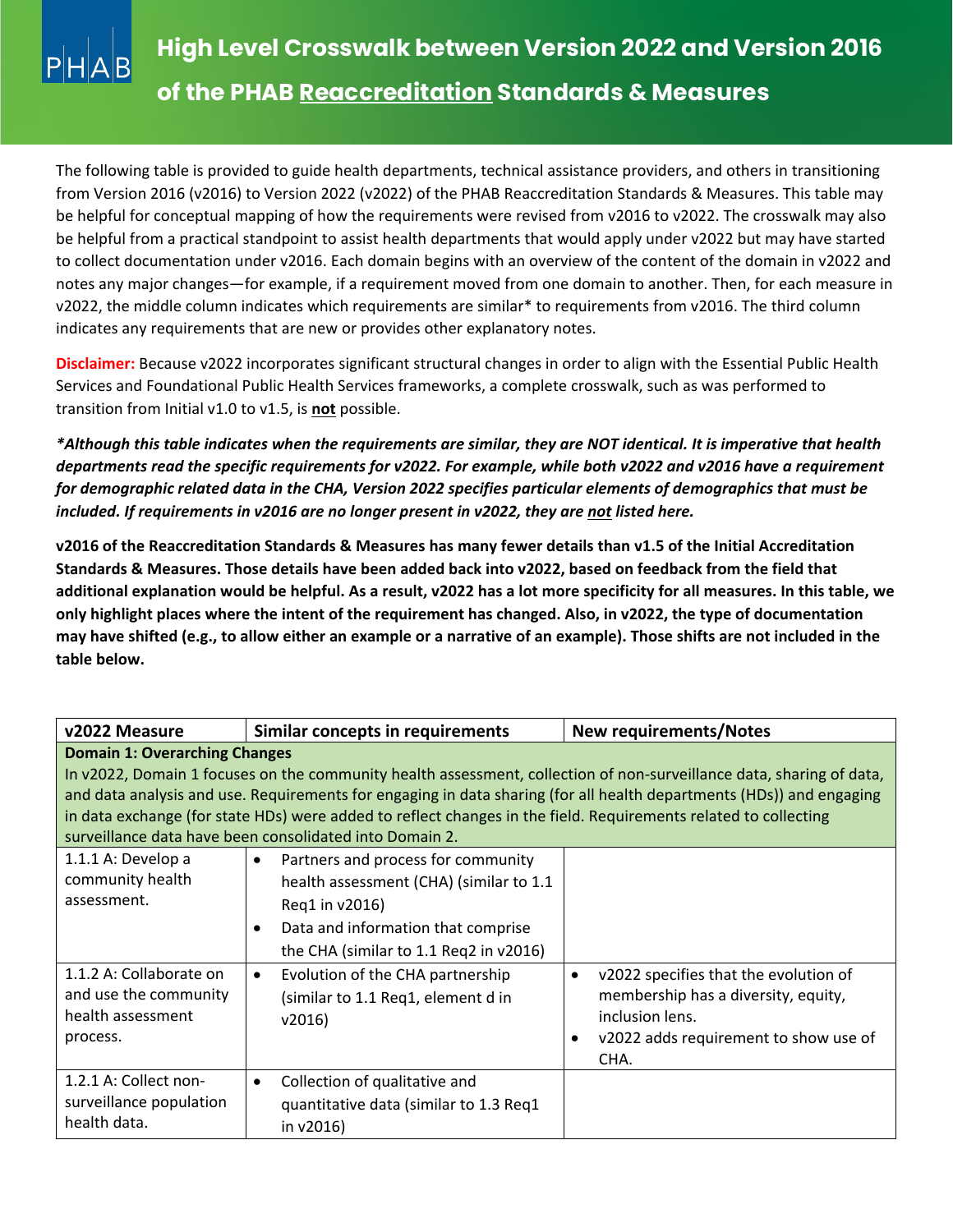|                                                                                                                                                                                                                                                                                                                                                                                                                                                                                                                                                                                                                                             | Purpose for data collection-could be<br>$\bullet$<br>related to expanding understanding<br>from CHA (from 1.1 Req3 in v2016),<br>but does not need to be                                                                                   |                                                                                                                                                                                                      |  |
|---------------------------------------------------------------------------------------------------------------------------------------------------------------------------------------------------------------------------------------------------------------------------------------------------------------------------------------------------------------------------------------------------------------------------------------------------------------------------------------------------------------------------------------------------------------------------------------------------------------------------------------------|--------------------------------------------------------------------------------------------------------------------------------------------------------------------------------------------------------------------------------------------|------------------------------------------------------------------------------------------------------------------------------------------------------------------------------------------------------|--|
| 1.2.2 T/L: Participate in<br>data sharing with other<br>entities.                                                                                                                                                                                                                                                                                                                                                                                                                                                                                                                                                                           | Sharing of data (similar to 1.3 Req7 in<br>$\bullet$<br>V2016                                                                                                                                                                              | v2022 specifies that data being shared<br>$\bullet$<br>must be record- level data.                                                                                                                   |  |
| 1.2.2 S: Engage in data<br>sharing and data<br>exchange with other<br>entities.                                                                                                                                                                                                                                                                                                                                                                                                                                                                                                                                                             | Sharing of data (similar to 1.3 Req7 in<br>$\bullet$<br>v2016                                                                                                                                                                              | v2022 requires a data use agreement<br>$\bullet$<br>and use of data standards to support<br>interoperability and exchanging data<br>with the federal government, other HDs,<br>or other entities.    |  |
| 1.2.3 S: Provide<br>assistance to local and<br><b>Tribal health</b><br>departments regarding<br>statewide data systems,<br>data collection, and use.                                                                                                                                                                                                                                                                                                                                                                                                                                                                                        |                                                                                                                                                                                                                                            | v2022 requires provision of data to<br>٠<br>Tribal/Local (T/L) HDs, support to T/L<br>HDs in use of data and specifically in use<br>of statewide data systems.                                       |  |
| 1.3.1 A: Analyze data<br>and draw public health<br>conclusions.                                                                                                                                                                                                                                                                                                                                                                                                                                                                                                                                                                             | Analysis of data from multiple sources,<br>$\bullet$<br>including about subpopulations<br>(similar to 1.3 Req4, Req5 in v2016)<br>Engagement with stakeholders about<br>$\bullet$<br>data findings (similar to 1.3 Req6, Req7<br>in v2016) |                                                                                                                                                                                                      |  |
| 1.3.2 A: Use data to<br>recommend and inform<br>public health actions.                                                                                                                                                                                                                                                                                                                                                                                                                                                                                                                                                                      | Use of data findings (similar to 1.3<br>$\bullet$<br>Req3 in v2016)                                                                                                                                                                        |                                                                                                                                                                                                      |  |
| <b>Domain 2: Overarching Changes</b><br>In v2022, Domain 2 focuses on surveillance, investigation, containment, and mitigation, as well as emergency<br>preparedness and response. Throughout Domain 2, requirements are better aligned to Project Public Health Ready<br>(PPHR) and PHEP grantee reporting requirements. Health departments that are PPHR recognized are exempt from<br>submitting documentation for Standard 2.2. Health departments that are PHAB accredited, are exempt from CDC's<br>Operational Readiness Reviews for PHEP grantees, Capability 13 (Public Health Surveillance and Epidemiological<br>Investigation). |                                                                                                                                                                                                                                            |                                                                                                                                                                                                      |  |
| 2.1.1 A: Maintain and<br>improve surveillance<br>systems.                                                                                                                                                                                                                                                                                                                                                                                                                                                                                                                                                                                   | Surveillance system(s) and processes<br>$\bullet$<br>(similar to 1.2 Req1 in v2016)                                                                                                                                                        | v2022 requires the process to maintain<br>$\bullet$<br>the list of surveillance sites, how<br>surveillance data are used, and<br>enhancements or significant changes<br>made to surveillance system. |  |
| 2.1.2 A: Ensure 24/7<br>access to resources for<br>rapid detection,<br>investigation,<br>containment, and<br>mitigation of health<br>problems and<br>environmental hazards.                                                                                                                                                                                                                                                                                                                                                                                                                                                                 | Policy(ies) or procedure(s) for 24/7<br>$\bullet$<br>access to resources for detection,<br>investigation, containment, or<br>mitigation (similar to 2.2 Req1,<br>element c in v2016)                                                       |                                                                                                                                                                                                      |  |
| 2.1.3 A: Improve and<br>collaboratively<br>implement practices for                                                                                                                                                                                                                                                                                                                                                                                                                                                                                                                                                                          | Collaborative implementation of<br>$\bullet$<br>investigation or mitigation actions                                                                                                                                                        | v2022 requires updates to investigation,<br>$\bullet$<br>containment, or mitigation practices<br>based on lessons learned or surveillance                                                            |  |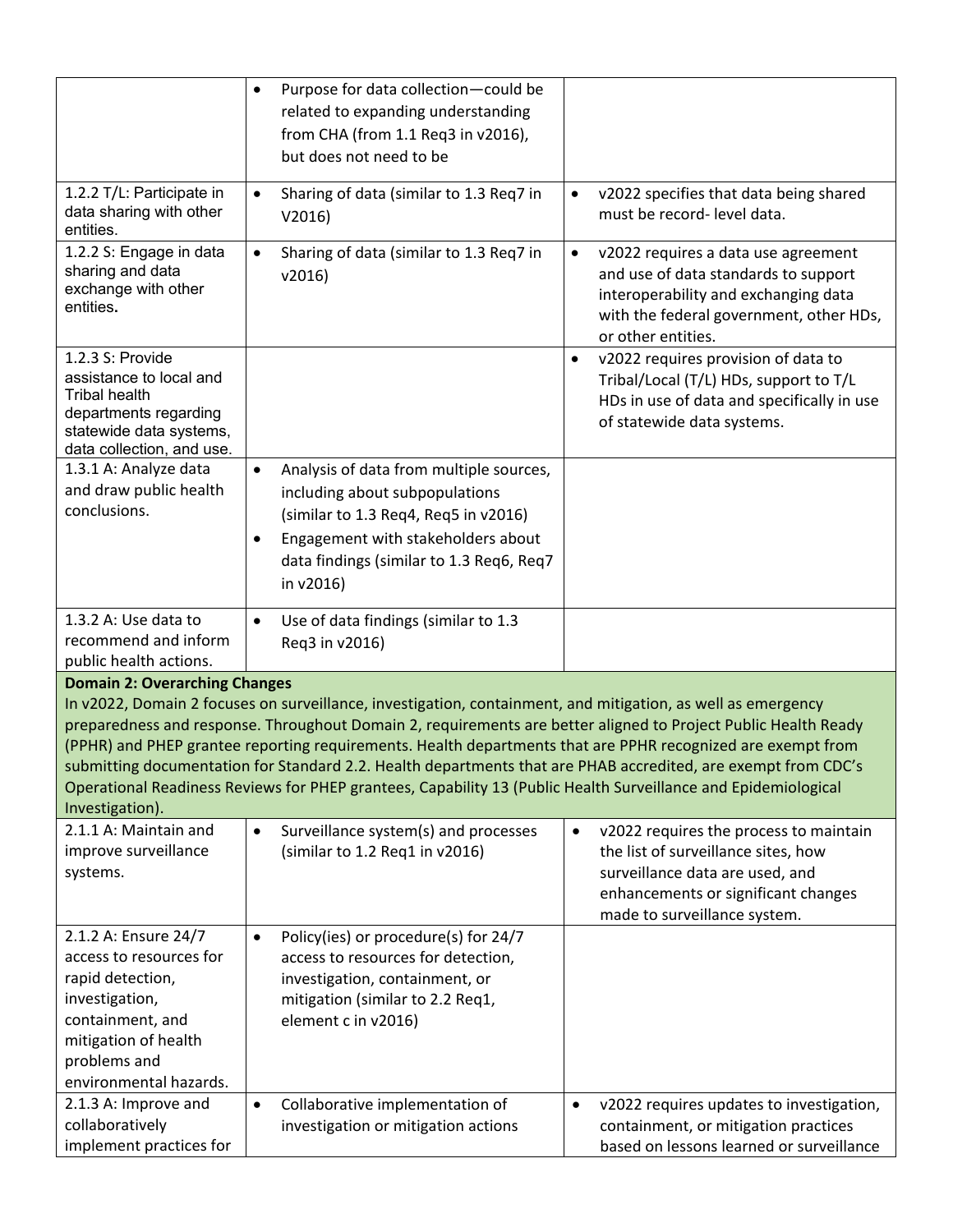| investigation,<br>containment, and<br>mitigation of health<br>problems and<br>environmental hazards.                                                                                                                                                                                                                                    | (similar to 2.1 Req2 and 2.2 Req1 in<br>v2016                                                                                                                               | data (whereas v2016 requires the<br>protocols), as well as efforts to address<br>social determinants of health or health<br>inequities in containment or mitigation<br>strategies.                                 |
|-----------------------------------------------------------------------------------------------------------------------------------------------------------------------------------------------------------------------------------------------------------------------------------------------------------------------------------------|-----------------------------------------------------------------------------------------------------------------------------------------------------------------------------|--------------------------------------------------------------------------------------------------------------------------------------------------------------------------------------------------------------------|
| 2.1.4 S: Communicate<br>about and support<br>investigation at the<br>Tribal or local level.                                                                                                                                                                                                                                             |                                                                                                                                                                             | v2022 is a state-only measure that<br>$\bullet$<br>requires communicating with T/L HDs<br>during investigations.                                                                                                   |
| 2.2.1 A: Maintain a<br>public health emergency<br>operations plan (EOP).                                                                                                                                                                                                                                                                | Public health emergency operations<br>$\bullet$<br>plan (similar to 5.4 Req2 in v2016)                                                                                      | v2022 EOP requirements are better<br>$\bullet$<br>aligned to PPHR and PHEP grantee<br>reporting requirements.                                                                                                      |
| 2.2.2 A: Ensure<br>continuity of operations<br>during response.                                                                                                                                                                                                                                                                         | Continuity of operations planning<br>$\bullet$<br>(similar to 5.4 Req2, element e in<br>v2016                                                                               |                                                                                                                                                                                                                    |
| 2.2.3 A Maintain and<br>expedite access to<br>personnel and<br>infrastructure for surge<br>capacity.                                                                                                                                                                                                                                    |                                                                                                                                                                             | v2022 requires improvements to surge<br>$\bullet$<br>capacity (whereas v2016 requires<br>protocols), as well as processes for<br>expedited administrative procedures<br>during response to an event.               |
| 2.2.4 A: Ensure training<br>for personnel engaged<br>in response.                                                                                                                                                                                                                                                                       |                                                                                                                                                                             | v2022 requires, at a minimum, schedule<br>$\bullet$<br>of basic FEMA trainings on incident<br>command for personnel who will serve<br>in a response capacity and example of<br>proactive or just-in-time training. |
| 2.2.5 A: Maintain a risk<br>communication plan and<br>a process for urgent<br>24/7 communications<br>with response partners.                                                                                                                                                                                                            | Risk communications plan (similar to<br>$\bullet$<br>3.3 Req3 in v2016)<br>Emergency communication with<br>$\bullet$<br>response partners (similar to 2.2 Req2<br>in v2016) |                                                                                                                                                                                                                    |
| 2.2.6 A: Assess potential<br>hazards, vulnerabilities,<br>and resources in the<br>jurisdiction.                                                                                                                                                                                                                                         |                                                                                                                                                                             | v2022 requires results of a risk<br>$\bullet$<br>assessment of potential hazards,<br>vulnerabilities, and resources.                                                                                               |
| 2.2.7 A: Conduct<br>exercises and use After<br>Action Reports (AARs) to<br>improve preparedness<br>and response.                                                                                                                                                                                                                        | Plan for conducting response exercises<br>$\bullet$<br>and After Action Reports (similar to 5.4<br>Req3 and Req4 in v2016)                                                  | v2022 requires a plan for conducting<br>$\bullet$<br>response exercises and improvements<br>made based on AARs.                                                                                                    |
| 2.2.8 S: Provide<br>communications and<br>other support to Tribal<br>and local health<br>departments related to<br>response efforts.                                                                                                                                                                                                    |                                                                                                                                                                             | v2022 requires state HDs to provide<br>$\bullet$<br>support to T/L HDs that is responsive to<br>their needs in developing, revising, or<br>testing emergency operations plans.                                     |
| <b>Domain 3: Overarching Changes</b><br>In v2022, Domain 3 focuses on non-emergency communications. Risk communications has been moved to Domain 2.<br>Standard 3.2 addresses use of health communications or education strategies to promote health behaviors. Policy<br>changes to promote health have been consolidated in Domain 5. |                                                                                                                                                                             |                                                                                                                                                                                                                    |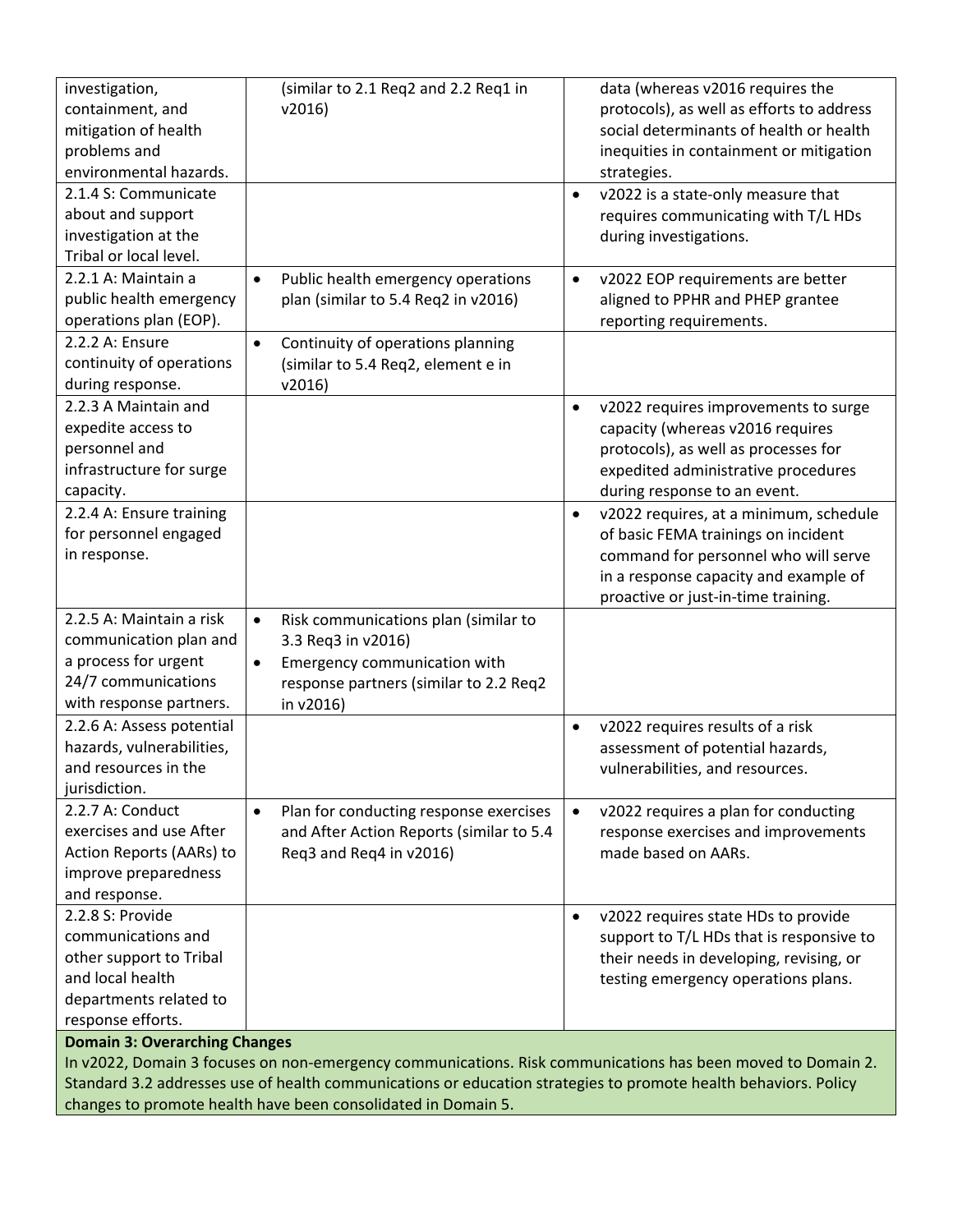| 3.1.1 A: Maintain<br>procedures to provide<br>ongoing, non-<br>emergency<br>communication outside<br>the health department.                                    | Non-emergency communication<br>$\bullet$<br>procedures (similar to 3.3 Req1 in<br>v2016<br>Capacity to communicate with<br>$\bullet$<br>individuals who are non-English<br>speaking, deaf or hard of hearing, and<br>blind or have low vision (similar to 3.3<br>Req2 in v2016)<br>Relationship with the media (similar to<br>$\bullet$<br>3.3 Req5 in v2016) | v2022 requires the process to maintain a<br>$\bullet$<br>contact list of key stakeholders for<br>communications.                                                                                                                                             |
|----------------------------------------------------------------------------------------------------------------------------------------------------------------|---------------------------------------------------------------------------------------------------------------------------------------------------------------------------------------------------------------------------------------------------------------------------------------------------------------------------------------------------------------|--------------------------------------------------------------------------------------------------------------------------------------------------------------------------------------------------------------------------------------------------------------|
| 3.1.2 A: Inform the<br>public about public<br>health's role, functions,<br>and build a positive<br>reputation of the health<br>department in the<br>community. | Department-wide brand strategy and<br>$\bullet$<br>implementation (similar to 3.2 in<br>v2016                                                                                                                                                                                                                                                                 | v2022 requires that implementation<br>$\bullet$<br>examples of the brand strategy include<br>what public health is, what the health<br>department does, and why it matters. It<br>also requires a description of how the<br>health department fosters trust. |
| 3.1.3 A: Use a variety of<br>methods to make<br>information available to<br>the public and assess<br>communication<br>strategies.                              |                                                                                                                                                                                                                                                                                                                                                               | v2022 requires a website with evidence<br>$\bullet$<br>of at least one update in the past year<br>and examples of enhancements to web<br>and social media.                                                                                                   |
| 3.2.1 A: Design and<br>assess communication<br>strategies to encourage<br>actions to promote<br>health.                                                        | Department-wide approach for<br>$\bullet$<br>developing and implementing<br>communication strategies to<br>encourage health (similar to 3.1 Req1<br>in v2016)                                                                                                                                                                                                 | v2022 requires an approach to health<br>$\bullet$<br>communication strategies (whereas 3.1<br>in v2016 required an approach to health<br>promotion).                                                                                                         |
| 3.2.2 A: Implement and<br>evaluate health<br>communication efforts<br>to encourage actions to<br>promote health and<br>well-being.                             | Communication efforts implemented<br>$\bullet$<br>to encourage health (similar to 3.1<br>Req2)                                                                                                                                                                                                                                                                | v2022 requires communication<br>$\bullet$<br>campaigns shared through multiple<br>modes and evaluation of implemented<br>communication strategies.                                                                                                           |
| <b>Domain 4: Overarching Changes</b>                                                                                                                           |                                                                                                                                                                                                                                                                                                                                                               |                                                                                                                                                                                                                                                              |
|                                                                                                                                                                | In Version 2022, Domain 4 focuses on collaborations and the health department's engagement with its community.<br>Engagement with those who set policies has been consolidated into Domain 5.                                                                                                                                                                 |                                                                                                                                                                                                                                                              |
| 4.1.1 A: Foster cross-                                                                                                                                         | Approach to cross-sector collaboration<br>$\bullet$                                                                                                                                                                                                                                                                                                           |                                                                                                                                                                                                                                                              |
| sector collaboration to                                                                                                                                        | or alignment (similar to 4.1 Req1 in                                                                                                                                                                                                                                                                                                                          |                                                                                                                                                                                                                                                              |
| advance equity.                                                                                                                                                | v2016                                                                                                                                                                                                                                                                                                                                                         |                                                                                                                                                                                                                                                              |
| 4.1.2 A: Participate                                                                                                                                           | Participation in a cross-sector coalition<br>$\bullet$                                                                                                                                                                                                                                                                                                        | v2022 requires a cross-sector coalition<br>$\bullet$                                                                                                                                                                                                         |
| actively in a community<br>health coalition to                                                                                                                 | (similar to 4.1 Req2 in v2016)                                                                                                                                                                                                                                                                                                                                | that includes advancing equity or health                                                                                                                                                                                                                     |
| promote health equity.                                                                                                                                         |                                                                                                                                                                                                                                                                                                                                                               | equity as one of its goals.                                                                                                                                                                                                                                  |
| 4.1.3 A: Engage with                                                                                                                                           | Strategy implemented to promote<br>$\bullet$                                                                                                                                                                                                                                                                                                                  | v2022 requires use of an adopted<br>$\bullet$                                                                                                                                                                                                                |
| community members to                                                                                                                                           | active participation or eliminate                                                                                                                                                                                                                                                                                                                             | community engagement model or                                                                                                                                                                                                                                |
| address public health                                                                                                                                          | barriers to participation among                                                                                                                                                                                                                                                                                                                               | framework.                                                                                                                                                                                                                                                   |
| issues and promote                                                                                                                                             | community members (similar to 4.2 in                                                                                                                                                                                                                                                                                                                          |                                                                                                                                                                                                                                                              |
| health.                                                                                                                                                        | v2016                                                                                                                                                                                                                                                                                                                                                         |                                                                                                                                                                                                                                                              |
| <b>Domain 5: Overarching Changes</b>                                                                                                                           |                                                                                                                                                                                                                                                                                                                                                               |                                                                                                                                                                                                                                                              |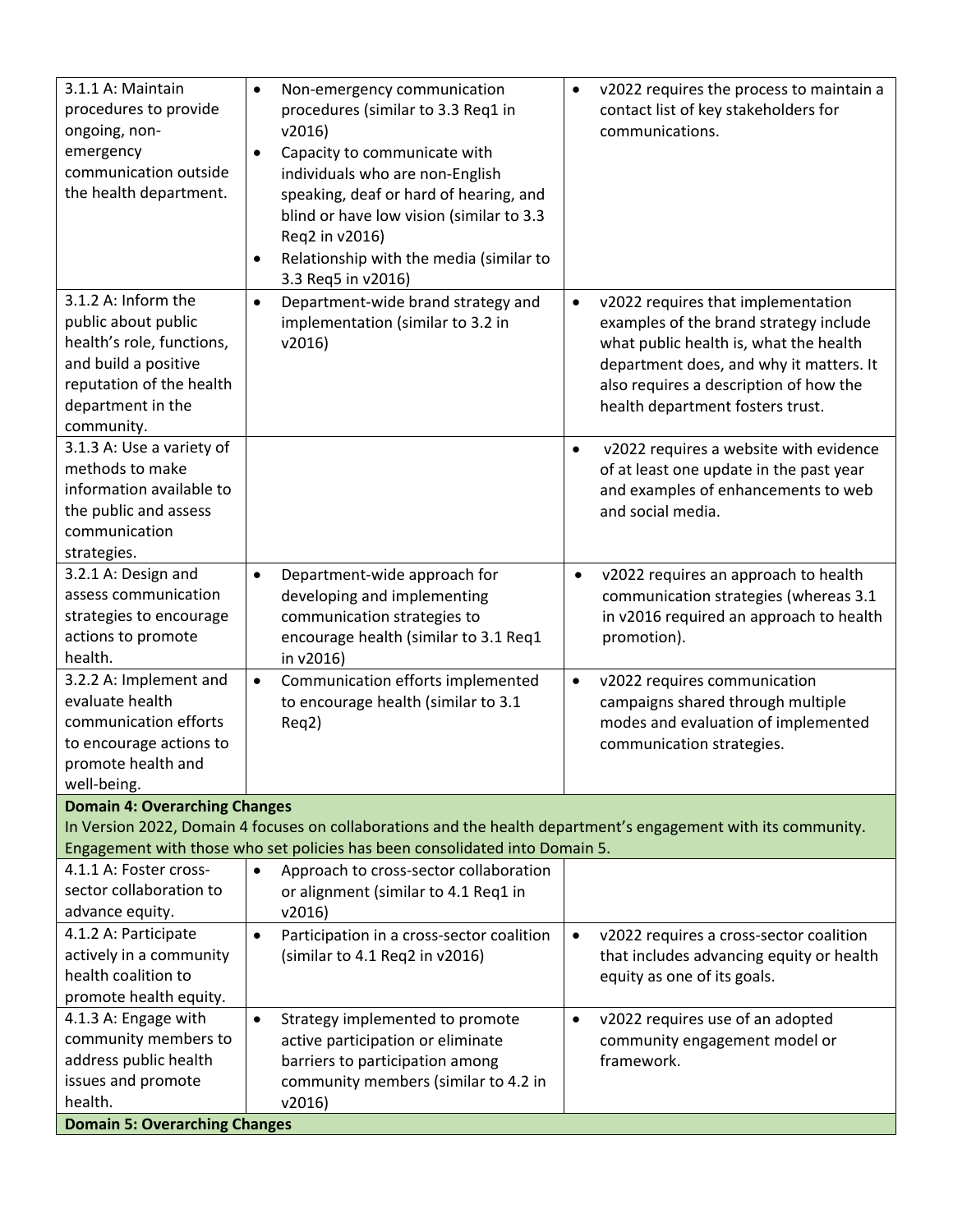In v2022, Domain 5 focuses on review and improvement of laws and policies, the community health improvement plan, and efforts to address factors that contribute to health inequities. The emergency operations plan has moved to Domain 2 and the strategic plan to domain 10.

| DOMIANI Z anu the strategic plan to domiani IO.                                                                                             |                                                                                                                                                               |                                                                                                                                                                                                         |
|---------------------------------------------------------------------------------------------------------------------------------------------|---------------------------------------------------------------------------------------------------------------------------------------------------------------|---------------------------------------------------------------------------------------------------------------------------------------------------------------------------------------------------------|
| 5.1.1 A: Examine and<br>contribute to improving<br>policies and laws.                                                                       | $\bullet$<br>Review of current or proposed policy<br>or law shared with those who set or<br>influence policy (similar to 4.3, 5.1<br>Req2, and 6.1 in v2016)  | v2022 requires input gathered from<br>$\bullet$<br>stakeholders or strategic partners in the<br>review of current or proposed policy.                                                                   |
| 5.2.1 A: Adopt a<br>community health<br>improvement plan.                                                                                   | Community health improvement plan<br>$\bullet$<br>(CHIP) (similar to 5.2 Req2 in v2016)                                                                       | v2022 requires the identification of<br>$\bullet$<br>assets or resources to address at least<br>one specific priority.                                                                                  |
| 5.2.2 A: Encourage and<br>participate in<br>collaborative<br>implementation and<br>revision of the<br>community health<br>improvement plan. | Implementation and revision of CHIP<br>$\bullet$<br>strategies or activities (similar to 5.2<br>Req1 in v2016).                                               | v2022 requires an example of<br>$\bullet$<br>implementing the CHIP and an example<br>of revising a CHIP strategy or activity in<br>collaboration with partners (whereas<br>v2016 required the process). |
| 5.2.3 A: Address factors<br>that contribute to<br>specific populations'<br>higher health risks and<br>poorer health<br>outcomes.            | Collaborative implementation of a<br>$\bullet$<br>strategy to address factors that<br>contribute to inequities (similar to 3.1<br>Req4 and 5.1 Req3 in v2016) | v2022 requires efforts taken that<br>$\bullet$<br>contribute to building environmental<br>resiliency.                                                                                                   |
| <b>Domain 6: Overarching Changes</b>                                                                                                        |                                                                                                                                                               |                                                                                                                                                                                                         |
|                                                                                                                                             |                                                                                                                                                               | In v2022, Domain 6 focuses on efforts to improve compliance with public health regulations, including investigation of                                                                                  |
|                                                                                                                                             |                                                                                                                                                               | complaints, investigations, and enforcement actions. v2022 clarifies requirements for health departments that do not                                                                                    |
| have enforcement authority.                                                                                                                 |                                                                                                                                                               |                                                                                                                                                                                                         |
| 6.1.1 A: Monitor and                                                                                                                        | Inspection activities of regulated<br>$\bullet$                                                                                                               | V2022 requires findings from the review<br>$\bullet$                                                                                                                                                    |
| improve inspection                                                                                                                          | entities (similar to 6.3 Req2 element a                                                                                                                       | of at least one enforcement                                                                                                                                                                             |
| activities.                                                                                                                                 | and Req4 in v2016)                                                                                                                                            | program/area.                                                                                                                                                                                           |
| 6.1.2 A: Monitor and                                                                                                                        | Protocol(s) or policy(ies) for<br>$\bullet$                                                                                                                   | v2022 requires an example of updated<br>$\bullet$                                                                                                                                                       |
| improve enforcement                                                                                                                         | enforcement (similar to 6.3 Req2 in                                                                                                                           | enforcement protocol or policy and the                                                                                                                                                                  |
| activities to assure                                                                                                                        | v2016)                                                                                                                                                        | process for reviewing activities of one                                                                                                                                                                 |
| accordance with                                                                                                                             |                                                                                                                                                               | enforcement program/area to ensure                                                                                                                                                                      |
| protocols.                                                                                                                                  |                                                                                                                                                               | that they are performed in accordance                                                                                                                                                                   |
|                                                                                                                                             |                                                                                                                                                               | with protocols.                                                                                                                                                                                         |
| 6.1.3 A: Identify and                                                                                                                       | Assessment of enforcement programs<br>٠                                                                                                                       | v2022 requires examples of actions<br>٠                                                                                                                                                                 |
| implement                                                                                                                                   | (similar to 6.3 Req2 in v2016)                                                                                                                                | taken to improve compliance.                                                                                                                                                                            |
| improvement                                                                                                                                 | Communication to the public on the<br>$\bullet$                                                                                                               |                                                                                                                                                                                                         |
| opportunities to                                                                                                                            | purpose of public health regulations                                                                                                                          |                                                                                                                                                                                                         |
| increase compliance.                                                                                                                        | (similar to $6.2$ Req1 in $v2016$ )                                                                                                                           |                                                                                                                                                                                                         |
| 6.1.4 A: Ensure                                                                                                                             |                                                                                                                                                               |                                                                                                                                                                                                         |
|                                                                                                                                             |                                                                                                                                                               | v2022 requires improved coordination<br>$\bullet$                                                                                                                                                       |
| investigation or                                                                                                                            |                                                                                                                                                               | with other entities in conducting                                                                                                                                                                       |
| enforcement activities                                                                                                                      |                                                                                                                                                               | investigation or enforcement and steps                                                                                                                                                                  |
| are carried out                                                                                                                             |                                                                                                                                                               | taken to ensure investigation or                                                                                                                                                                        |
| collaboratively and                                                                                                                         |                                                                                                                                                               | enforcement activities are equitably                                                                                                                                                                    |
| equitably.                                                                                                                                  |                                                                                                                                                               | applied.                                                                                                                                                                                                |
| <b>Domain 7: Overarching Changes</b>                                                                                                        | In v2022, Domain 7 includes an assessment of health care service availability and strategies to address access to                                             |                                                                                                                                                                                                         |

health care. In addition, it includes a focus on social services, consistent with the Essential Public Health Services framework.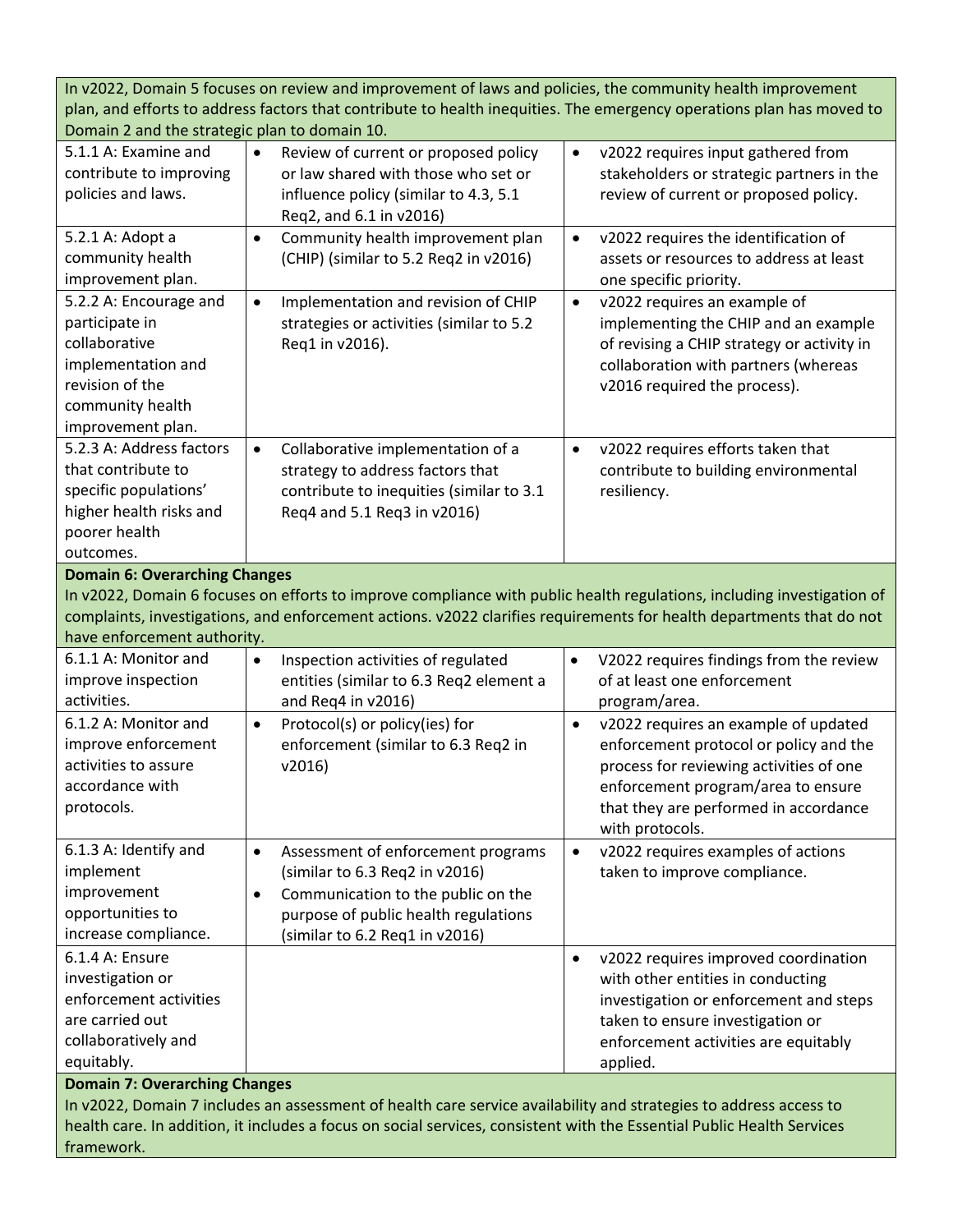| 7.1.1 A: Engage with<br>health care delivery<br>system partners to<br>assess access to health<br>care services.                                                                                                                                                                                                                                                            | Collaborative assessment of access to<br>$\bullet$<br>health care (similar to 7.1 in v2016)                                                           | v2022 requires the collaborative<br>$\bullet$<br>assessment, which must consider<br>primary care and behavioral health care<br>(whereas v2016 required a narrative<br>description of the assessment).                                                                                                                                                                                                                                                      |  |
|----------------------------------------------------------------------------------------------------------------------------------------------------------------------------------------------------------------------------------------------------------------------------------------------------------------------------------------------------------------------------|-------------------------------------------------------------------------------------------------------------------------------------------------------|------------------------------------------------------------------------------------------------------------------------------------------------------------------------------------------------------------------------------------------------------------------------------------------------------------------------------------------------------------------------------------------------------------------------------------------------------------|--|
| 7.1.2 T/L: Implement<br>and evaluate strategies<br>to improve access to<br>health care services.                                                                                                                                                                                                                                                                           | Collaborative implementation of a<br>$\bullet$<br>strategy to assist the population in<br>obtaining health care services (similar<br>to 7.2 in v2016) | v2022 requires the evaluation findings of<br>$\bullet$<br>a strategy to increase access.                                                                                                                                                                                                                                                                                                                                                                   |  |
| 7.1.2 S: Establish or<br>improve systems to<br>facilitate availability of<br>high-quality health care.                                                                                                                                                                                                                                                                     | Effort to develop or improve systems<br>$\bullet$<br>of care (similar to 7.2 in v2016).                                                               |                                                                                                                                                                                                                                                                                                                                                                                                                                                            |  |
| 7.2.1 A: Collaborate with<br>other sectors to improve<br>access to social services.                                                                                                                                                                                                                                                                                        |                                                                                                                                                       | v2022 requires multi-sector<br>$\bullet$<br>implementation of an effort to improve<br>access to social services or to integrate<br>social services and health care.                                                                                                                                                                                                                                                                                        |  |
| 7.2.2 A: Collaborate with<br>other sectors to ensure<br>access to care during<br>service disruptions.                                                                                                                                                                                                                                                                      |                                                                                                                                                       | v2022 requires a collaborative strategy<br>$\bullet$<br>to ensure continuity of access to needed<br>care during service disruptions.                                                                                                                                                                                                                                                                                                                       |  |
| <b>Domain 8: Overarching Changes</b><br>In v2022, Domain 8 includes recruitment and retention of the workforce, as well as workforce development, with an<br>emphasis on diversity, equity, and inclusion (DEI). Inclusive culture was added as a component of a supportive work<br>environment. In addition, feedback on staff satisfaction and actions taken were added. |                                                                                                                                                       |                                                                                                                                                                                                                                                                                                                                                                                                                                                            |  |
| 8.1.1 A: Recruit and<br>promote the<br>development of a<br>qualified and diverse<br>public health workforce.                                                                                                                                                                                                                                                               | Efforts to recruit a diverse workforce<br>$\bullet$<br>(similar to 8.1 Req1, element d in<br>v2016                                                    | v2022 requires efforts to secure a<br>٠<br>qualified workforce, considering<br>diversity, equity, or inclusion in<br>recruitment and hiring, and<br>collaboration with other organizations to<br>recruit and build a pipeline of public<br>health workers.                                                                                                                                                                                                 |  |
| 8.2.1 A: Develop and<br>implement a workforce<br>development plan and<br>strategies.                                                                                                                                                                                                                                                                                       | Workforce development plan and<br>$\bullet$<br>implementation (similar to 8.1 in<br>v2016                                                             | v2022 requires, within the workforce<br>$\bullet$<br>development plan, findings of an equity<br>assessment with consideration of<br>priority gaps in staff competence in the<br>areas of cultural humility, diversity, or<br>inclusion.<br>v2022 requires the impact of<br>implementing the workforce<br>development plan.<br>v2022 requires the process for<br>$\bullet$<br>developing management or leadership<br>skills as part of succession planning. |  |
| 8.2.2 A: Build a<br>supportive work<br>environment.                                                                                                                                                                                                                                                                                                                        | Policy(ies) to demonstrate a supportive<br>$\bullet$<br>work environment (similar to 8.2 Req1,<br>Req2, and Req3 in v2016)                            | v2022 requires considerations to build<br>$\bullet$<br>an inclusive culture.<br>v2022 requires efforts taken to improve<br>٠<br>the work environment or improve<br>employee satisfaction.                                                                                                                                                                                                                                                                  |  |
| 8.2.3 S: Support efforts<br>of Tribal and local health                                                                                                                                                                                                                                                                                                                     |                                                                                                                                                       | v2022 requires state health departments<br>$\bullet$<br>to demonstrate responsiveness to the                                                                                                                                                                                                                                                                                                                                                               |  |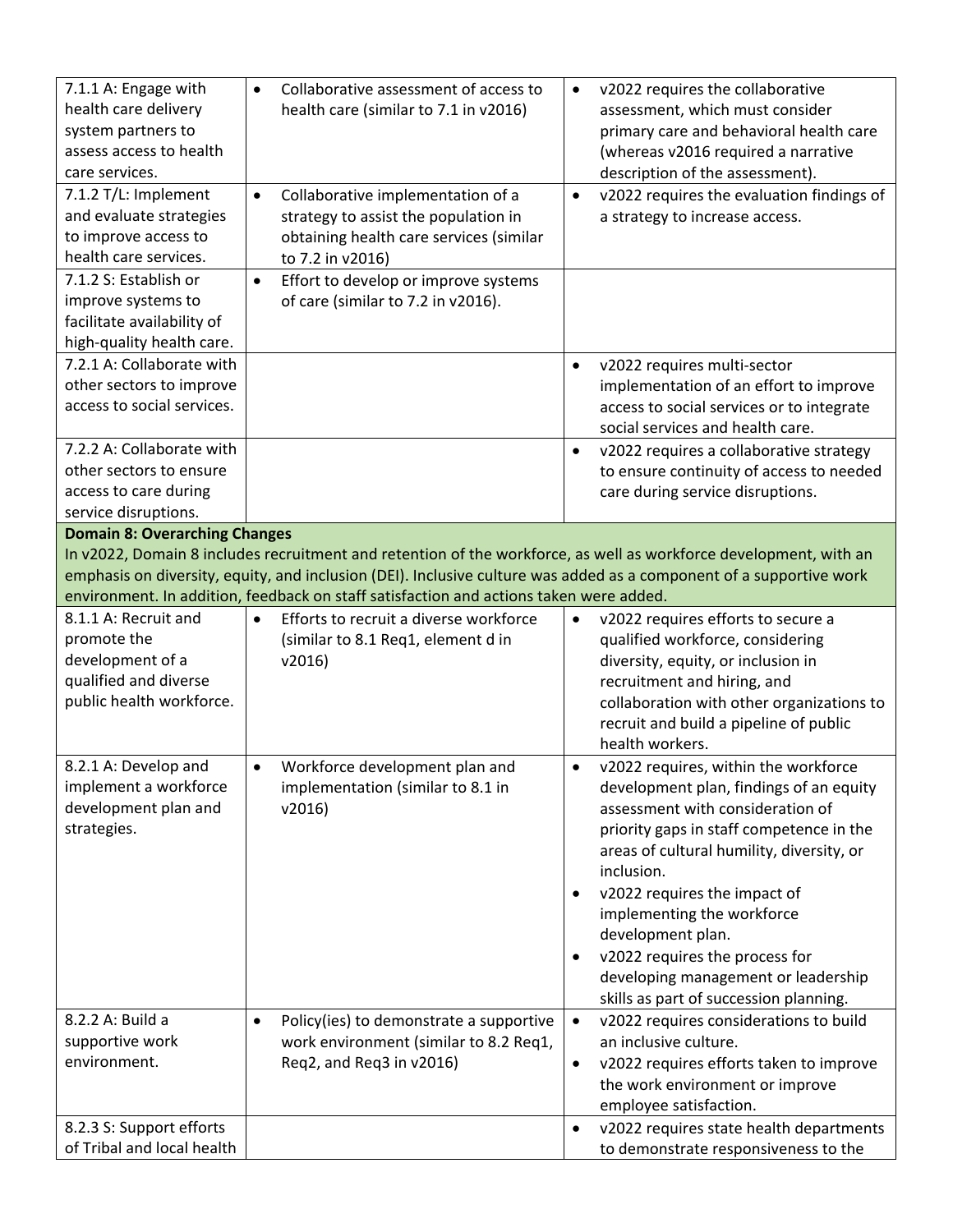| departments to                        |                                                                                                                   | needs of T/L HDs regarding                          |
|---------------------------------------|-------------------------------------------------------------------------------------------------------------------|-----------------------------------------------------|
| strengthen the public                 |                                                                                                                   | strengthening the workforce.                        |
| health workforce.                     |                                                                                                                   |                                                     |
| <b>Domain 9: Overarching Changes</b>  |                                                                                                                   |                                                     |
|                                       | In v2022, Domain 9 has one standard focused on performance management and quality improvement. A second           |                                                     |
|                                       | standard addresses use and development of research, evidence, and practice-based insights (from Domain 10 in      |                                                     |
|                                       | v2016). This change reflects the Essential Public Health Services framework. The domain includes new requirements |                                                     |
| related to evaluation and innovation. |                                                                                                                   |                                                     |
| 9.1.1 A: Implement the                | Performance management system and<br>$\bullet$                                                                    | v2022 requires an example related to<br>$\bullet$   |
| performance                           | implementation (similar to 9.1 Req1 in                                                                            | customer feedback in the                            |
| management system.                    | v2016                                                                                                             | implementation of the system.                       |
| 9.1.2 A: Establish a                  | Quality improvement plan (similar to<br>$\bullet$                                                                 |                                                     |
| process that guides                   | 9.2 Req2 in v2016)                                                                                                |                                                     |
| health department                     |                                                                                                                   |                                                     |
| quality improvement                   |                                                                                                                   |                                                     |
| efforts across the                    |                                                                                                                   |                                                     |
| department.                           |                                                                                                                   |                                                     |
| 9.1.3 A: Implement                    | Implementation of quality<br>$\bullet$                                                                            |                                                     |
| quality improvement                   | improvement projects (similar to 9.2                                                                              |                                                     |
| projects.                             | Req4 in v2016)                                                                                                    |                                                     |
| 9.1.4 A: Nurture a                    | Maturity of PM and QI to focus a<br>$\bullet$                                                                     |                                                     |
| culture of quality across             | culture of quality (similar to 9.1 Req2                                                                           |                                                     |
| the health department.                | and Req3 and 9.2 Req1, Req3 and Req5                                                                              |                                                     |
|                                       | in v2016)                                                                                                         |                                                     |
| 9.2.1 A: Base programs                | Process to look for and use evidence-<br>$\bullet$                                                                | v2022 requires evidence of customizing<br>$\bullet$ |
| and interventions on the              | based or promising practice (similar to                                                                           | evidence-based or promising practices to            |
| best available evidence.              | 10.1 in v2016)                                                                                                    | be appropriate for the community and                |
|                                       |                                                                                                                   | the community's particular                          |
|                                       |                                                                                                                   | characteristics.                                    |
|                                       |                                                                                                                   | v2022 requires an improvement made<br>$\bullet$     |
|                                       |                                                                                                                   | based on the evaluation of a program,               |
|                                       |                                                                                                                   | process or intervention.                            |
| Measure 9.2.2 A: Foster               |                                                                                                                   | v2022 requires an effort to foster<br>$\bullet$     |
| innovation                            |                                                                                                                   | innovation skills, practices, or processes.         |
| Measure 9.2.3 T/S:                    |                                                                                                                   | v2022 requires involvement with<br>$\bullet$        |
| Foster research.                      |                                                                                                                   | researchers to foster research (whereas             |
|                                       |                                                                                                                   | v2016 required monitoring or sharing                |
|                                       |                                                                                                                   | research results, evaluations, and                  |
|                                       |                                                                                                                   | evidence-based practices).                          |
| 9.2.4 S: Provide support              |                                                                                                                   | v2022 requires state HDs gather input<br>$\bullet$  |
| to Tribal and local health            |                                                                                                                   | from T/L HDs on their needs for support             |
| departments in applying               |                                                                                                                   | in interpretating, adapting, or applying            |
| relevant research results             |                                                                                                                   | relevant research results or evidence-              |
| or evidence-/practice-                |                                                                                                                   | /practice-based learnings and                       |
| based learnings.                      |                                                                                                                   | demonstrating support provided to be                |
|                                       |                                                                                                                   | responsive to their needs.                          |

## **Domain 10: Overarching Changes**

In v2022, Domain 10 focuses on administration, management, and governance. This content was in Domains 11 and 12 in v2016, but has been moved to Domain 10 to reflect the Essential Public Health Services framework. Requirements related to information security and equity have been strengthened.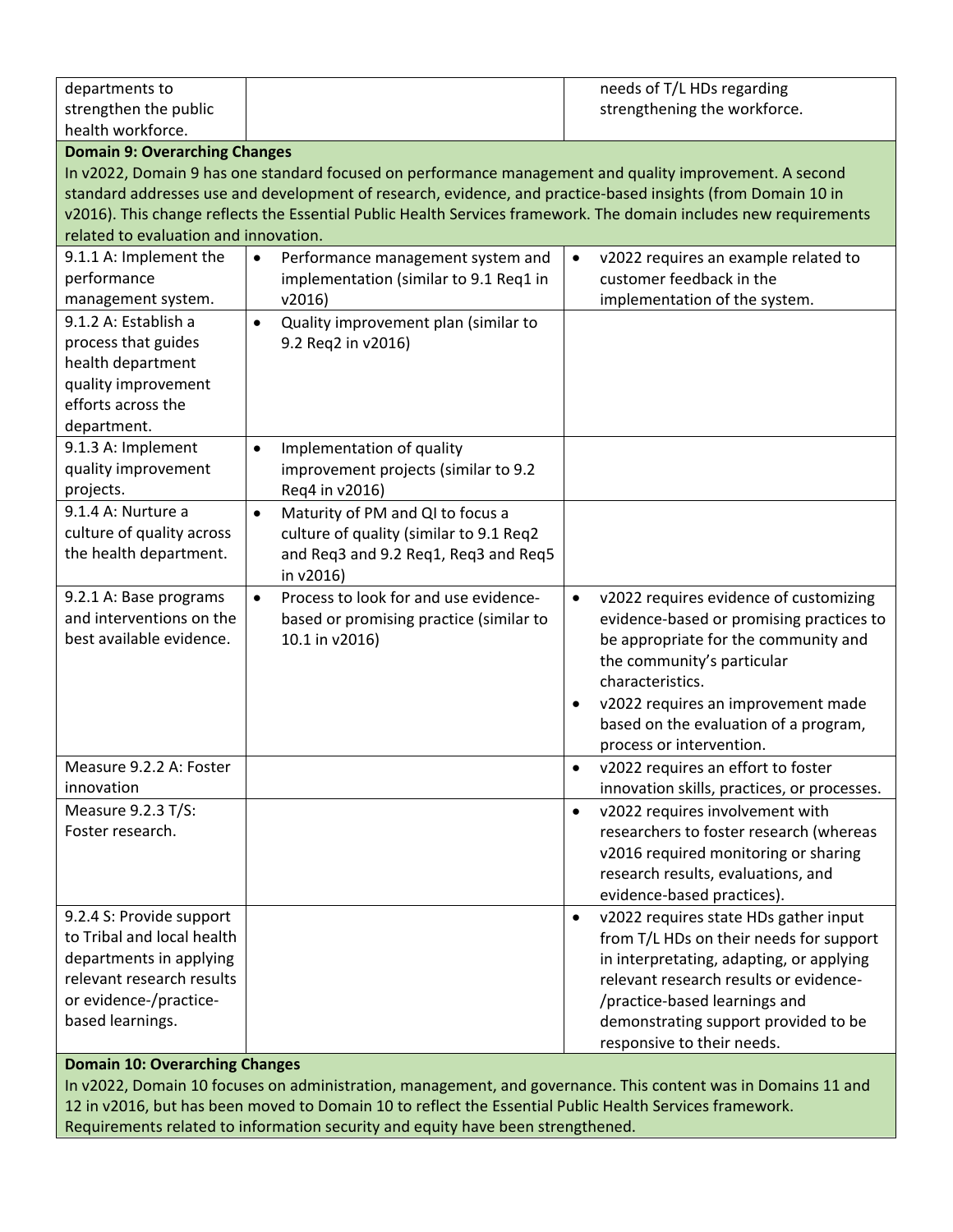| 10.1.1 A: Adopt a<br>department-wide<br>strategic plan.                                                   | Strategic planning process and<br>$\bullet$<br>strategic plan (similar to 5.3 in v2016)                                                                                                            | v2022 requires engaging the governing<br>$\bullet$<br>entity or advisory board in developing<br>the strategic plan and process steps.<br>v2022 requires linkages with<br>$\bullet$<br>performance management within the<br>strategic plan.                                                                                                                                                                                                                                    |
|-----------------------------------------------------------------------------------------------------------|----------------------------------------------------------------------------------------------------------------------------------------------------------------------------------------------------|-------------------------------------------------------------------------------------------------------------------------------------------------------------------------------------------------------------------------------------------------------------------------------------------------------------------------------------------------------------------------------------------------------------------------------------------------------------------------------|
| 10.1.2 A: Monitor<br>implementation of the<br>department-wide<br>strategic plan.                          | Monitoring progress towards the<br>$\bullet$<br>strategic plan and communicating<br>about strategic plan implementation<br>(similar to 5.3 Req1 in v2016)                                          | v2022 requires communicating with the<br>$\bullet$<br>governing entity or advisory board about<br>strategic plan implementation.                                                                                                                                                                                                                                                                                                                                              |
| 10.2.1 A: Manage<br>operational policies<br>including those related<br>to equity.                         | Operational policies or procedures,<br>$\bullet$<br>including human resource policies or<br>procedures reviewed, revised, and<br>communicated to staff (similar to 11.1<br>Req1 and Req2 in v2016) | v2022 requires adopted definitions of<br>$\bullet$<br>equity terms and a department-wide<br>policy, declaration, or initiative that<br>reflects specific intention focused on<br>inclusion, diversity, equity, or anti-<br>racism.                                                                                                                                                                                                                                            |
| 10.2.2 A: Maintain a<br>secure information<br>management<br>infrastructure to<br>support strategic goals. | Information security policy (similar to<br>$\bullet$<br>11.1 Req3 in v2016)                                                                                                                        | v2022 requires a department-wide<br>$\bullet$<br>information security policy.<br>v2022 requires improvements to<br>$\bullet$<br>information management systems to<br>advance strategic goals.                                                                                                                                                                                                                                                                                 |
| 10.2.3 A: Ensure<br>facilities are accessible.                                                            |                                                                                                                                                                                                    | v2022 requires assurance of accessibility<br>$\bullet$<br>to facilities or services when provided<br>offsite or in a temporary location.                                                                                                                                                                                                                                                                                                                                      |
| 10.2.4 A: Oversee<br>financial management<br>systems.                                                     | Financial management (similar to 11.1<br>$\bullet$<br>Req4 in v2016)                                                                                                                               | v2022 requires all formal<br>$\bullet$<br>communications from state or federal<br>funders that indicate a "high-risk"<br>grantee status.<br>v2022 requires improvements made to<br>$\bullet$<br>managing written agreements with other<br>organizations or for demonstrating<br>compliance with requirements from<br>funders.<br>v2022 requires external financial audits.<br>$\bullet$<br>v2022 requires improvement steps<br>٠<br>identified back on findings from the most |
| 10.2.5 A: Evaluate<br>finances and seek<br>needed resources to<br>support ongoing and<br>emergent needs.  | Efforts to ensure the HD's<br>$\bullet$<br>sustainability (similar to 11.1 Req5)                                                                                                                   | recent audit.<br>v2022 requires an effort to evaluate<br>$\bullet$<br>financials and to seek additional financial<br>resources or increase efficiencies. One<br>example must show engagement with<br>the governing entity with financial<br>oversight for the HD.<br>v2022 requires a process for flexible<br>$\bullet$<br>financial management during uncertain<br>or unplanned events, as well as an<br>example of implementation of that<br>process.                       |
| 10.3.1 A: Deliberate and<br>resolve ethical issues.                                                       | The process to deliberate and resolve<br>$\bullet$<br>ethical issues (similar to 11.2 in v2016)                                                                                                    | v2022 requires specific components of<br>$\bullet$<br>the process, such as, which individuals<br>are responsible for making decisions,                                                                                                                                                                                                                                                                                                                                        |